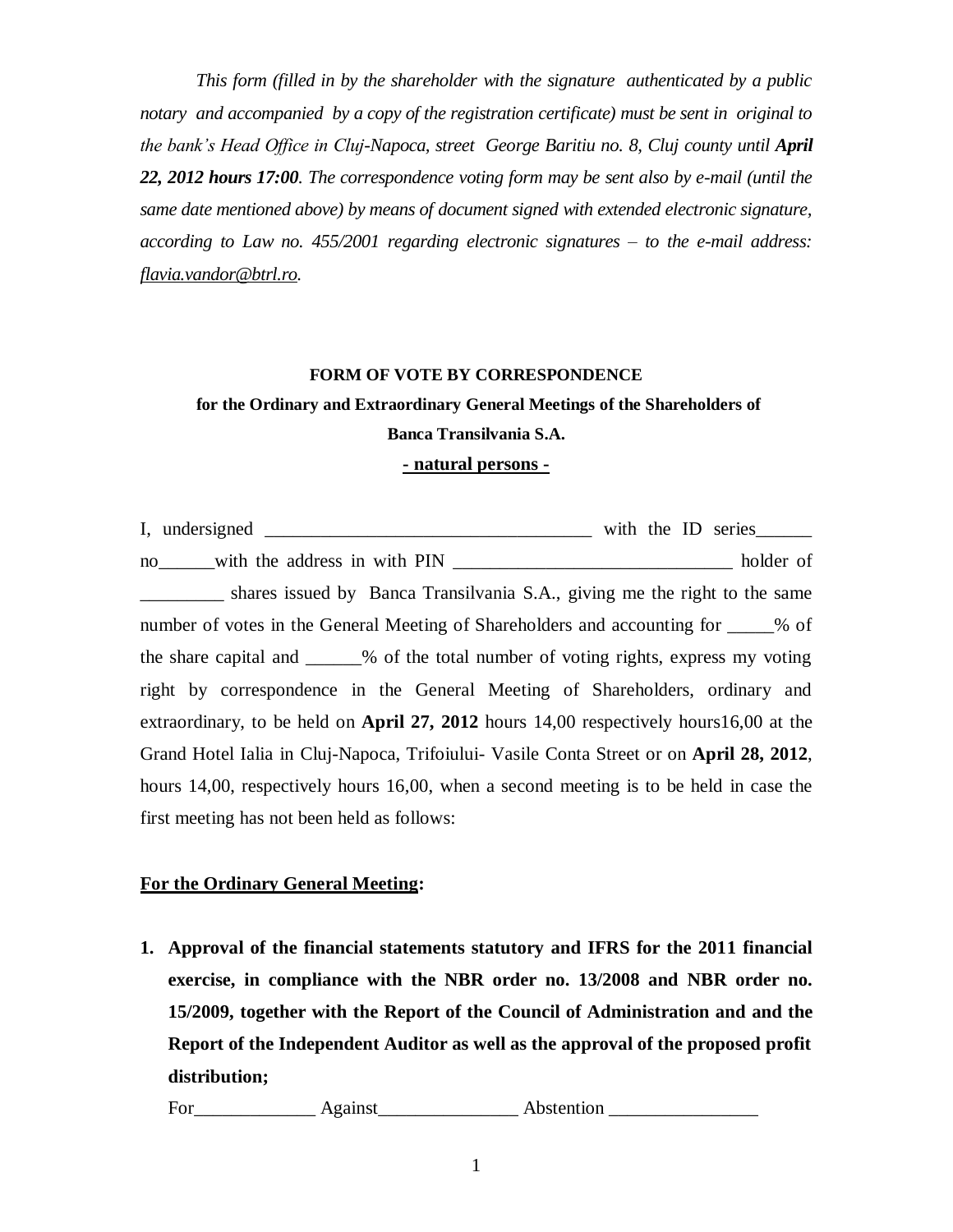### **2. Discharge of administrators for the 2011 exercise;**

For Against Abstention

**3. Approval of the Budget for expenditure and revenues and the investment plan for 2012 (business plan for 2012);** 

For Against Abstention

**4. Selection of an administrator for the period remaining to the end of the current mandate for the Council of Administration, namely 2012 – 2014, to fill a vacancy**

**1. VASILE PUŞCAŞ**

For\_\_\_\_\_\_\_\_\_\_\_\_\_ Against\_\_\_\_\_\_\_\_\_\_\_\_\_\_\_ Abstention \_\_\_\_\_\_\_\_\_\_\_\_\_\_\_\_

**5. Setting the remuneration of administrators for 2012 exercise, including the ceilings of additional remunerations granted to the administrators and directors;**  For Against Astention Abstention

**6. Approval of the date of May 21, 2012 as registration date (defined as the date to identify the shareholders who are to benefit from dividends and other rights under the GSM decisions).** 

For Against Abstention **Abstention** 

## **For the Extraordinary General Meeting:**

- 1. Increase of the share capital with the amount of **129.384.347** lei, by issuing **129.384.347 new shares,** with a face value of 1 leu/share. The increase in the share capital will be carried out by using the following sources:
- a) capitalization of reserves from the net profit of previous years outstanding in the balance sheet as of 31.12.2011 in amount of **6.123.673 lei**, respectively the issue of **6.123.673 lei new shares** with a face value of 1 leu/share in the benefit of the shareholders registered with the Shareholding Register held by the Central Depository at the registration date that will be established by the GSM (*proposed date May 21, 2012*);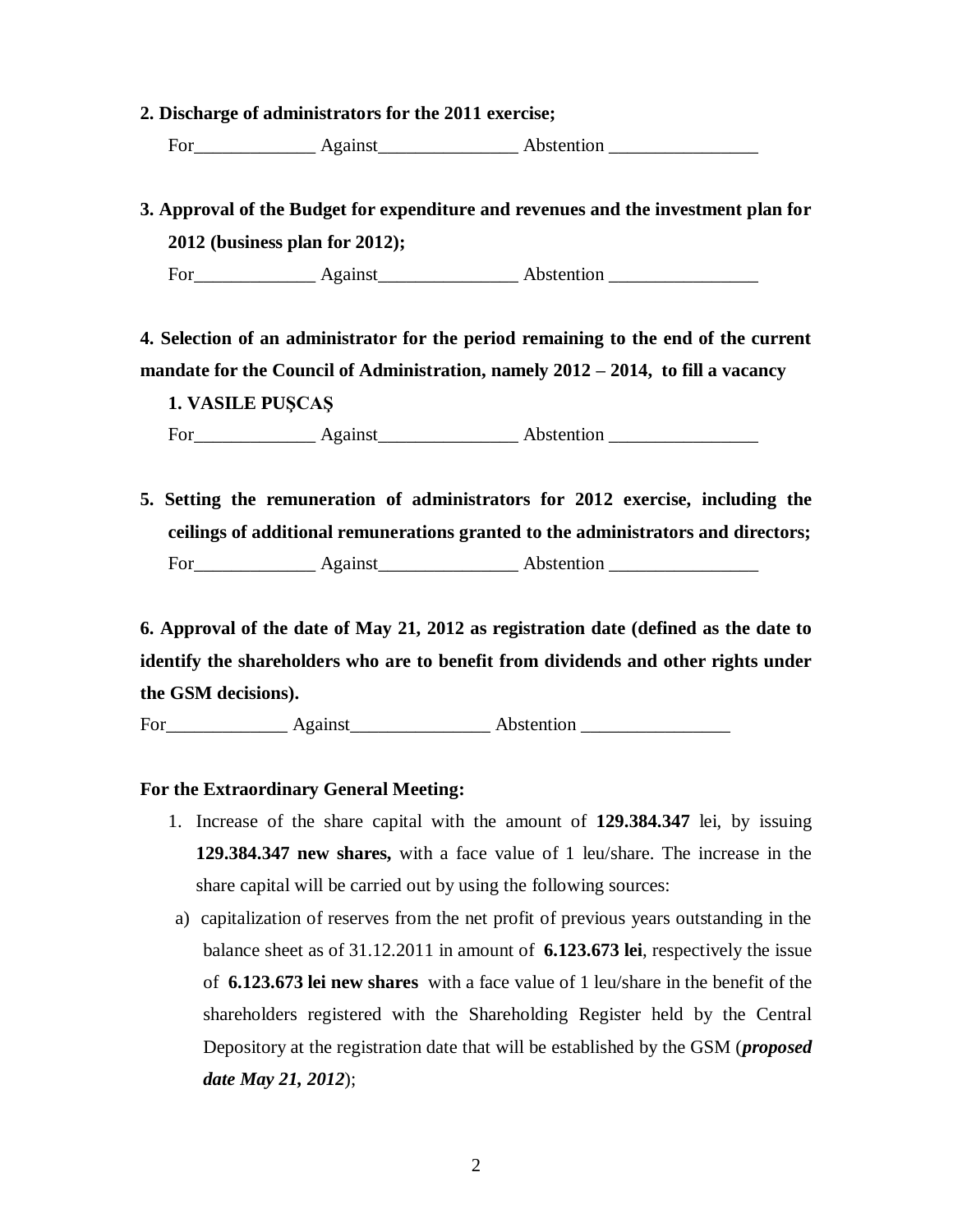- b) use of issue premiums fully cashed, in amount of **732.135 lei,** respectively the issue of 732.135 new shares, with the face value of 1 leu/share, in the benefit of the shareholders registered with the Shareholding Register held by the Central Depository at the registration date that will be established by the GSM (*proposed date May 21, 2012*);
- c) capitalization of reserves from the net profit of year 2011, outstanding in the balance sheet as of 31.12.2011 in amount of **122.528.539 lei**, respectively the issue of **122.528.539 new shares,** with a face value of 1 leu/share in the benefit of the shareholders registered with the Shareholding Register held by the Central Depository at the registration date that will be established by the GSM (*proposed date May 21, 2012*);

For\_\_\_\_\_\_\_\_\_\_\_\_\_ Against\_\_\_\_\_\_\_\_\_\_\_\_\_\_\_ Abstention \_\_\_\_\_\_\_\_\_\_\_\_\_\_\_\_

**2. Approval for an issue of subordinated convertible bonds in amount of 30 millions euro**

For\_\_\_\_\_\_\_\_\_\_\_\_\_ Against\_\_\_\_\_\_\_\_\_\_\_\_\_\_\_ Abstention \_\_\_\_\_\_\_\_\_\_\_\_\_\_\_\_

**3. Modification/completion of the Constitutional Act, according to the convening notice.**

For Against Abstention **Abstention** 

**4. Approval of the buyback by the bank of its own shares, in accordance with the applicable legal provisions, under the following terms and conditions: maximum 15,000,000 shares (0.84% of the total shares included in the share capital) with a face value of 1 leu/share at a minimum price equal to the market price on BVB at the moment of the buyback and a maximum price of 2 lei, for a period of maximum 18 months as of the publishing date of the EGM resolution in the Official Gazette of Romania, Part IV, with the purpose of implementing a remuneration program capable of ensuring the compliance with the long-term performance principle and a**